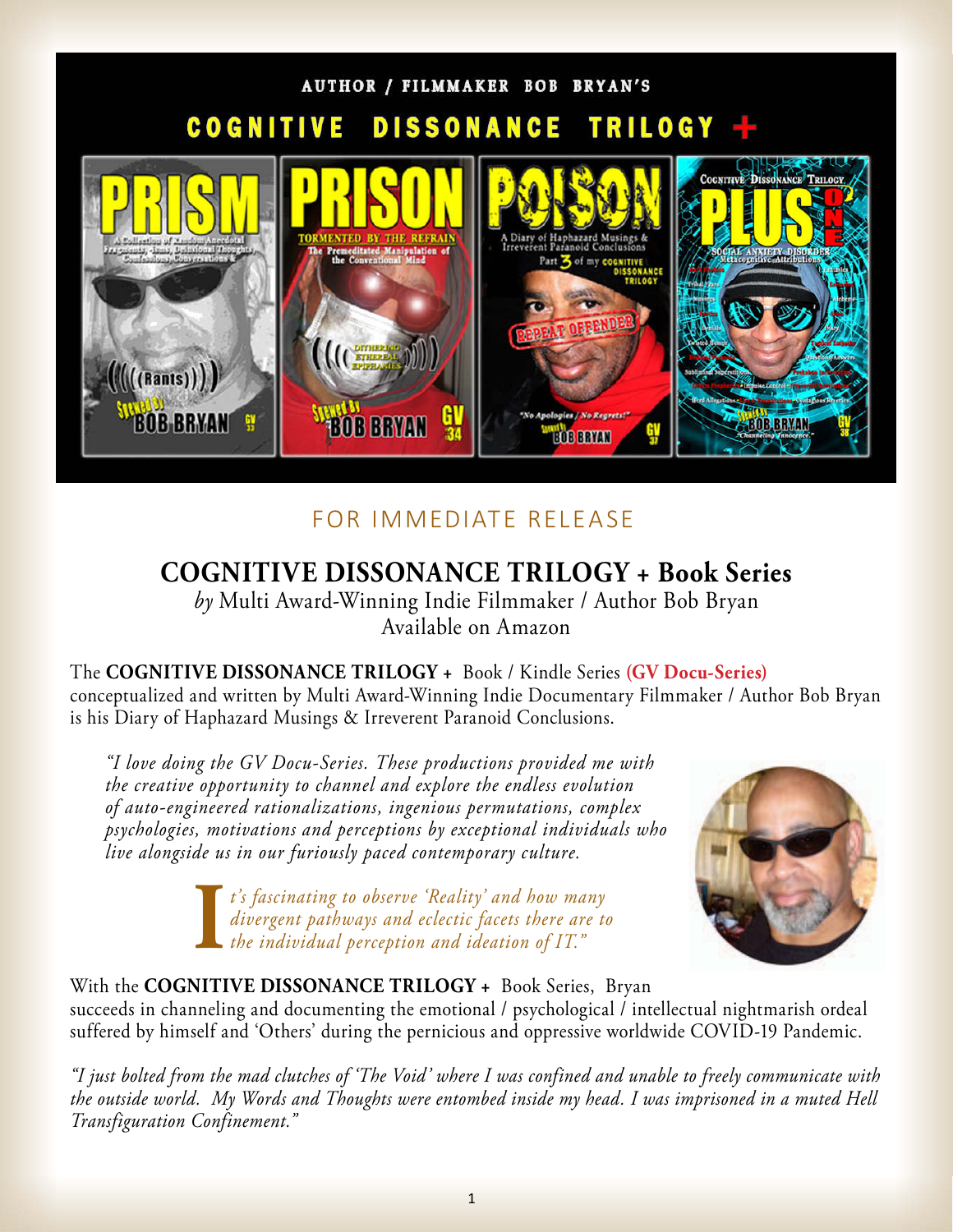#### **[GV DOCU-SERIES www.graffitiverite.com](http://www.graffitiverite.com)**

### **I AM NOT!**

I am Not Empowered Nor Governed By the Limitations, Perspirations Or Inspirations of others. I'm a Free-Range Algorithm.



**'COGNITIVE DISSONANCE TRILOGY + '** is now part of Bryan's evergreen GV Docu-Series universe of books and films available through Amazon.com / Kindle, graffitiverite.com and other outlets.



Part 1 - PRISM: A Collection of Random Anecdotal Fragments, -isms, Delusional Thoughts, Confessions, Conversations & Rants, (2019). [\(GV Docu-Series GV33](https://www.graffitiverite.com/PRISM.htm), 616 pages) Start reading for Free: <https://a.co/6fkTuJO> *"My DNA confuses me. Makes me shutter at the idea of continuity and comprehension. Within me Dwells 'the Blur.' It is where I live…"* (Excerpt)



Part 2 - PRISON: TORMENTED BY THE REFRAIN, The Premeditated Manipulation of the Conventional Mind, (2020). ([GV Docu-Series GV34](https://www.graffitiverite.com/PRISON.htm), 378 pages). Start reading for Free: <https://a.co/8bWdHEH> *"A Whisper struggling to explain a Scream! The terrifying secrets of the Shadow…"* (Excerpt)



Part 3 - POISON: A Diary of Haphazard Musings & Irreverent Paranoid Conclusions, [REPEAT OFFENDER], (2021). ([GV Docu-Series GV37,](https://www.graffitiverite.com/POISON.htm) 360 pages). Start reading for Free: <https://a.co/asRE548> *"People tend to want to believe in the inherent goodness of Others. That is, until they've been repeatedly and violently penetrated by Malevolent Vampires…"* (Excerpt)



Part 4 - PLUS ONE: SOCIAL ANXIETY DISORDER - Metacognitive Attributions, (2022). ([GV Docu-Series GV38](https://www.graffitiverite.com/PLUS-ONE.htm), 378 pages). Start reading for Free: <https://a.co/dcb6YX6> *"If my aim is true, I have inspired your Rationality and confused your Raison d'etre."*